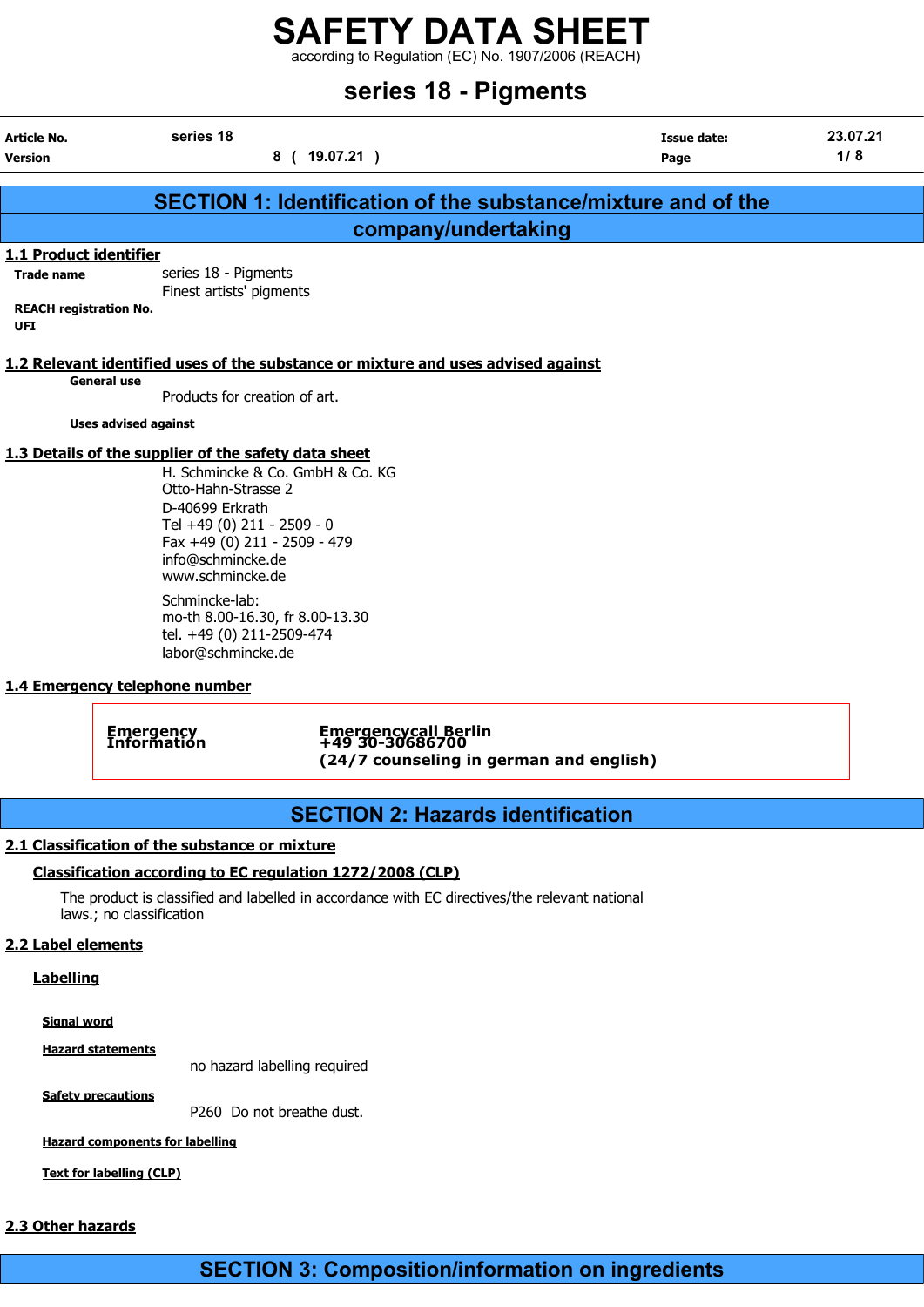according to Regulation (EC) No. 1907/2006 (REACH)

# series 18 - Pigments

| Article No.    | series 18 |              | <b>Issue date:</b> | 23.07.21 |
|----------------|-----------|--------------|--------------------|----------|
| <b>Version</b> |           | 8 ( 19.07.21 | Page               | 2/8      |

### 3.1 Substances

Chemical characterisation pigment CAS-Number EINECS / ELINCS / NLP EU index number Customs tariff number

REACH registration No. RTECS-no. Hazchem-Code CI-Number

### 3.2 Mixtures

#### Additional information

# SECTION 4: First aid measures

### 4.1 Description of first aid measures

### General information

If you feel unwell, seek medical advice (show the label where possible).

### In case of inhalation

In case of allergic symptoms, especially in the breathing area, seek medical advice immediately.

### In case of skin contact

Wash with generous amount of water and soap. May cause sensitisation especially in sensitive humans. Frequently or prolonged contact with skin may cause dermal irritation.

### After eye contact

In case of contact with eyes, rinse immediately with plenty of flowing water for 10 to 15 minutes holding eyelids apart. Seek medical attention if irritation persists.

### After swallowing

Rinse mouth thoroughly with water. Seek medical treatment in case of troubles.

## 4.2 Most important symptoms and effects, both acute and delayed

### 4.3 Indication of any immediate medical attention and special treatment needed

# SECTION 5: Firefighting measures

# 5.1 Extinguishing media

### Suitable extinguishing media

Product is non-combustible. Extinguishing materials should therefore be selected according to surroundings.

## Extinguishing media which must not be used for safety reasons

none

### 5.2 Special hazards arising from the substance or mixture

In case of fire may be liberated: sulphur oxides, Carbon monoxide and carbon dioxide

# 5.3 Advice for firefighters

### Special protective equipment for firefighters

Additional information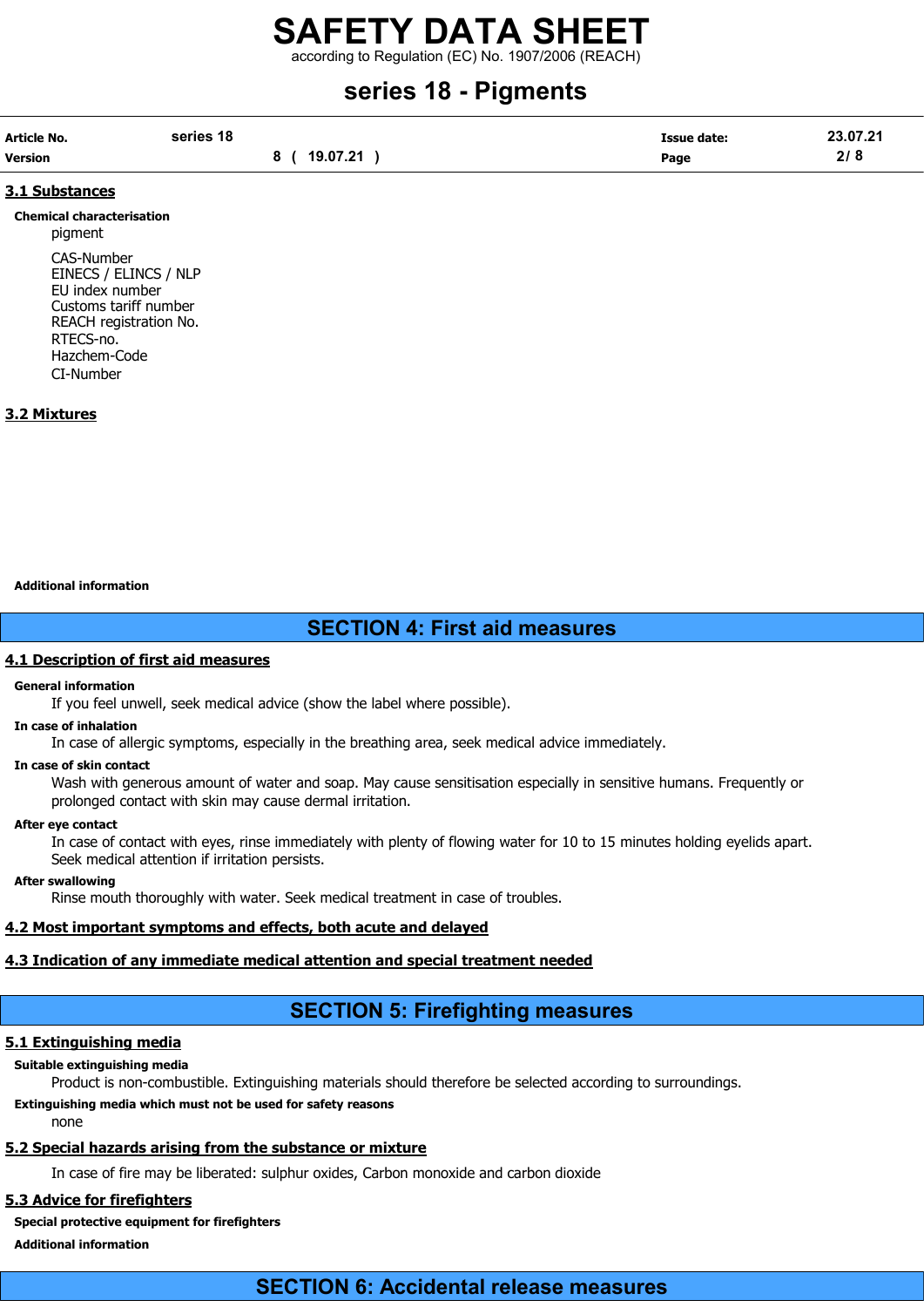according to Regulation (EC) No. 1907/2006 (REACH)

# series 18 - Pigments

| <b>Article No.</b> | series 18 |          | <b>Issue date:</b> | 23.07.21 |
|--------------------|-----------|----------|--------------------|----------|
| <b>Version</b>     |           | 19.07.21 | Page               | 3/8      |

### 6.1 Personal precautions, protective equipment and emergency procedures

Do not breathe dust. Avoid contact with eyes and skin.

### 6.2 environmental precautions

Discharge into the environment must be avoided.

### 6.3 Methods and material for containment and cleaning up

Methods for cleaning up

Take up mechanically, placing in appropriate containers for disposal.

### Additional information

### 6.4 Reference to other sections

Dispose of waste according to applicable legislation. refer to section 13

# SECTION 7: Handling and storage

### 7.1 Precautions for safe handling

### Advices on safe handling

Avoid dust formation. Do not breathe dust. Avoid contact with skin. Handle in accordance with good industrial hygiene and safety practice. Wash hands before breaks and after work.

### Precautions against fire and explosion

### 7.2 Conditions for safe storage, including any incompatibilities

Requirements for storerooms and containers

Keep container tightly closed.

Hints on joint storage Storage class Further details Protect from moisture contamination.

### 7.3 Specific end use(s)

No special measures necessary if stored and handled as prescribed.

## SECTION 8: Exposure controls/personal protection

### 8.1 Control parameters

### 8.2 Exposure controls

### Occupational exposure controls

### Respiratory protection

Wear a dust mask, in case of excessive dust.

### Hand protection

Protect skin by using skin protective cream.

### Eye protection

In case of dust formation: tightly sealed goggles according to EN 166

### Body protection

Wear suitable protective clothing. Wash contaminated clothing prior to re-use.

General protection and hygiene measures When using do not eat, drink or smoke. Wash hands before breaks and after work.

# SECTION 9: Physical and chemical properties

# 9.1 information on basic physical and chemical properties

- Form Powder **Colour**
- **Odour contracts** odourless not required Product specific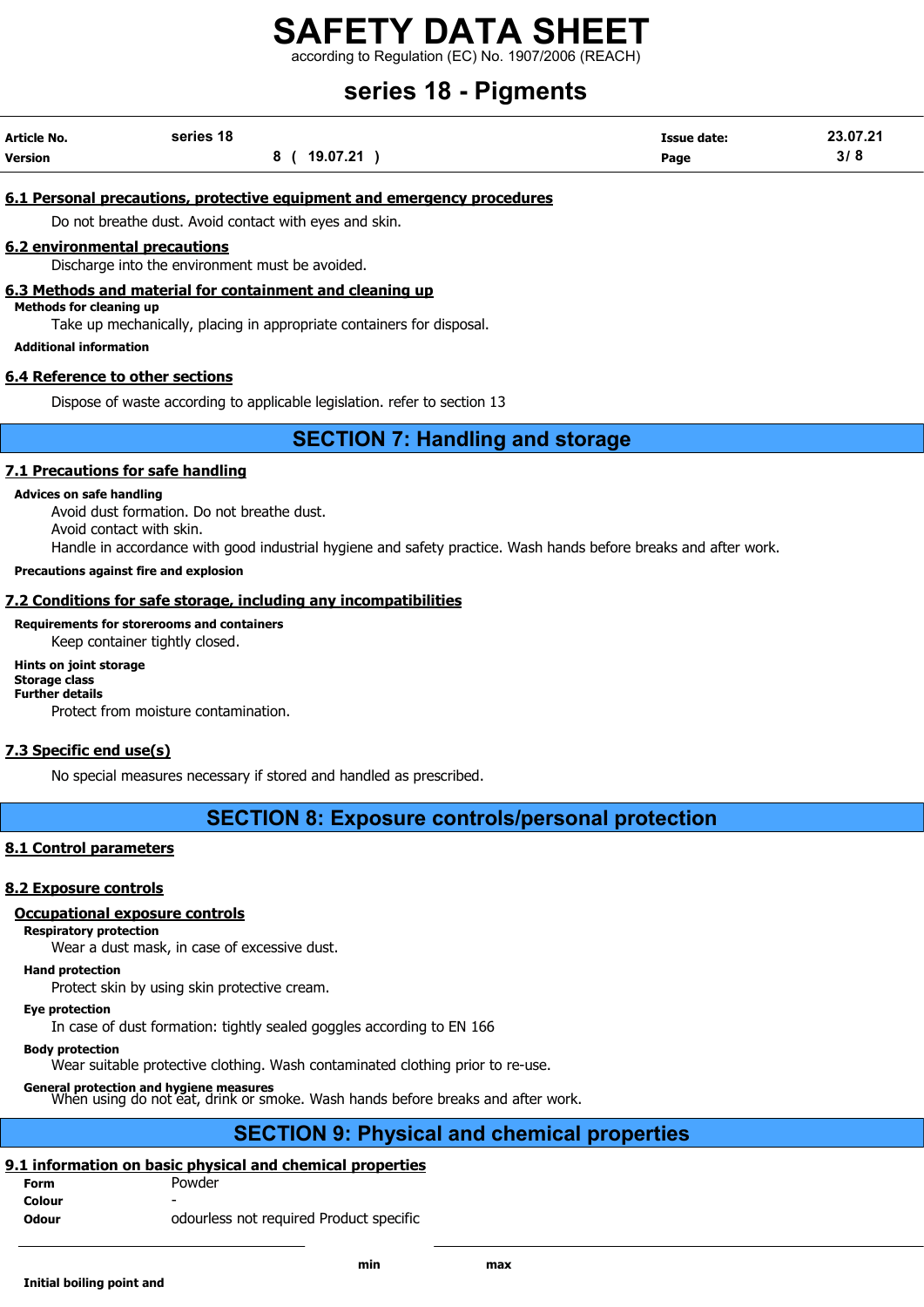according to Regulation (EC) No. 1907/2006 (REACH)

# series 18 - Pigments

| Article No.<br><b>Version</b>                                                                                                                                                                                                                                                       | series 18 | 8<br>19.07.21) |              |       | <b>Issue date:</b><br>Page | 23.07.21<br>4/8 |
|-------------------------------------------------------------------------------------------------------------------------------------------------------------------------------------------------------------------------------------------------------------------------------------|-----------|----------------|--------------|-------|----------------------------|-----------------|
| boiling range<br><b>Melting point/freezing point</b><br>Flash point/flash point range<br><b>Flammability</b><br><b>Ignition temperature</b><br><b>Auto-ignition temperature</b><br><b>Explosion limits</b><br><b>Refraction index</b><br>PH<br><b>Viscosity</b><br><b>Viscosity</b> |           | 0              | 0            |       |                            |                 |
| Vapour pressure<br><b>Density</b><br>Partition coefficient: n-octanol/water                                                                                                                                                                                                         |           |                | $3 - 5$ g/ml | 20 °C |                            |                 |

Danger of explosion

### 9.2 Other information

# SECTION 10: Stability and reactivity

### 10.1 Reactivity

No hazardous reaction when handled and stored according to provisions.

### 10.2 Chemical stability

Product is stable under normal storage conditions.

## 10.3 Possibility of hazardous reactions

### 10.4 Conditions to avoid

heat

On heating or in case of fire toxic gases may form.

### 10.5 Incompatible materials

strong acids

### 10.6 Hazardous decomposition products

Hazardous decomposition products such as carbon dioxide, carbon monoxide, fumes, nitrogen oxides may develop with exposure to high temperatures.

# SECTION 11: Toxicological information

## 11.1 Information on toxicological effects

Acute toxicity LD50( Rat): > 5000 mg/kg Data arise from reference works and literature. In case of inhalation No data available After swallowing No data available In case of skin contact No data available After eye contact No data available

# Practical experience

General remarks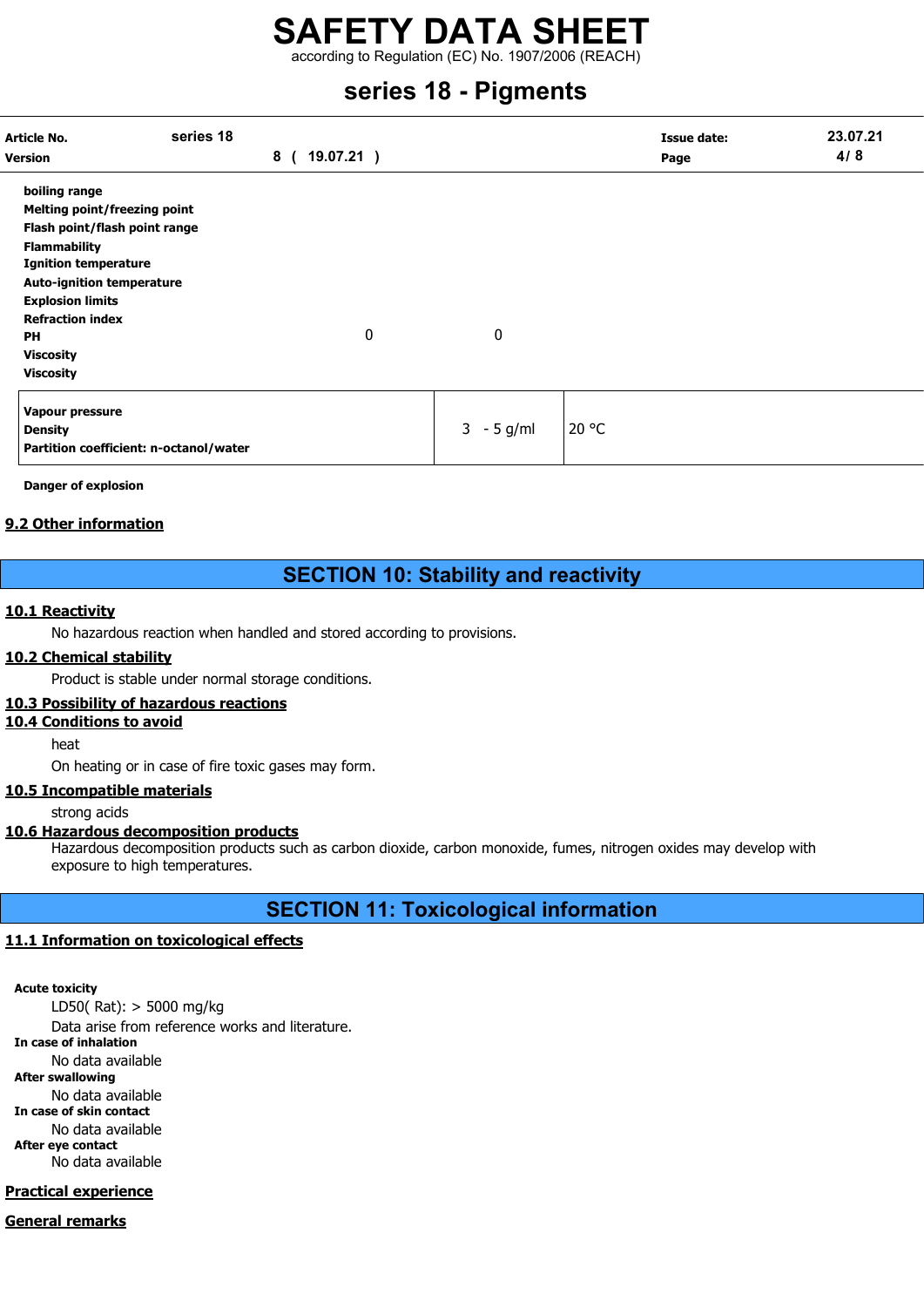according to Regulation (EC) No. 1907/2006 (REACH)

# series 18 - Pigments

| Article No.<br><b>Version</b>                                                                                            | series 18                           | 8 ( 19.07.21 ) |                                                                                                                  | <b>Issue date:</b><br>Page | 23.07.21<br>5/8 |
|--------------------------------------------------------------------------------------------------------------------------|-------------------------------------|----------------|------------------------------------------------------------------------------------------------------------------|----------------------------|-----------------|
|                                                                                                                          |                                     |                | <b>SECTION 12: Ecological information</b>                                                                        |                            |                 |
| 12.1 Toxicity                                                                                                            |                                     |                |                                                                                                                  |                            |                 |
| <b>Aquatic toxicity</b><br><b>Water Hazard Class</b><br><b>WGK catalog number</b><br><b>General information</b>          | 1                                   |                |                                                                                                                  |                            |                 |
| 12.2 Persistence and degradability<br><b>Further details</b><br>Oxygen demand                                            | Product is partially biodegradable. |                |                                                                                                                  |                            |                 |
| 12.3 Bioaccumulative potential<br><b>Bioconcentration factor (BCF)</b><br>Partition coefficient: n-octanol/water         |                                     |                |                                                                                                                  |                            |                 |
| 12.4 Mobility in soil<br>No data available                                                                               |                                     |                |                                                                                                                  |                            |                 |
| 12.5 Results of PBT and vPvB assessment<br>No data available<br>12.6 Other adverse effects<br><b>General information</b> |                                     |                |                                                                                                                  |                            |                 |
|                                                                                                                          |                                     |                | <b>SECTION 13: Disposal considerations</b>                                                                       |                            |                 |
| 13.1 Waste treatment methods                                                                                             |                                     |                |                                                                                                                  |                            |                 |
| <b>Product</b><br>Waste key number<br>080112<br><b>Recommendation</b>                                                    |                                     |                | 080112 waste paint and varnish other than those mentioned in 080111                                              |                            |                 |
| <b>Package</b><br>Waste key number<br><b>Recommendation</b>                                                              |                                     |                | Non-contaminated packages may be recycled. Handle contaminated packages in the same way as the substance itself. |                            |                 |
| <b>Additional information</b>                                                                                            |                                     |                | Send to a hazardous waste incinerator facility under observation of official regulations.                        |                            |                 |
|                                                                                                                          |                                     |                | <b>SECTION 14: Transport information</b>                                                                         |                            |                 |
| 14.1 UN number                                                                                                           |                                     |                |                                                                                                                  |                            |                 |
| 14.2 UN proper shipping name                                                                                             |                                     |                |                                                                                                                  |                            |                 |

ADR, ADN No dangerous good in sense of these transport regulations.

IMDG, IATA

Danger releasing substance

### 14.3 Transport hazard class(es)

ADR, ADN IMDG IATA

### 14.4 Packing group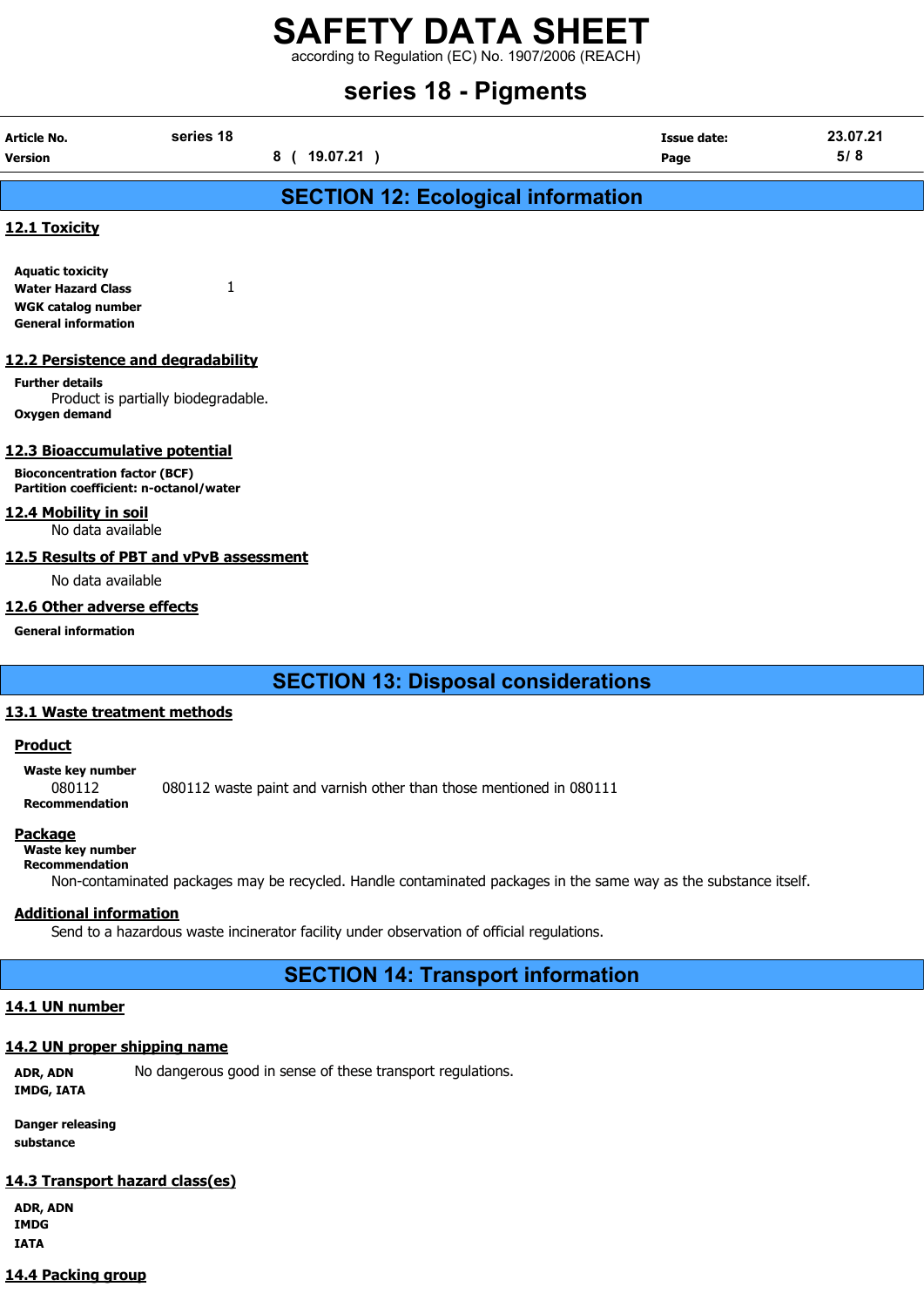# SAFETY DATA SHEET according to Regulation (EC) No. 1907/2006 (REACH)

# series 18 - Pigments

| <b>Article No.</b> | series 18      | <b>Issue date:</b> | 23.07.21 |
|--------------------|----------------|--------------------|----------|
| <b>Version</b>     | 19.07.21<br>80 | Page               | 6/8      |

### 14.5 Environmental hazards

Marine Pollutant - IMDG Marine Pollutant - ADN

### 14.6 Special precautions for user

### Land transport (ADR/RID)

Code: ADR/RID Kemmler-number Hazard label ADR Limited quantities Package: Instructions Package: Special provisions Special provisions for packing together Portable tanks: Instructions Portable tanks: Special provisions Tank coding Tunnel restriction Remarks EQ Special provisions

### Sea transport (IMDG)

EmS Special provisions Limited quantities Package: Instructions Package: Special provisions IBC: Instructions IBC: Provisions Tank instructions IMO Tank instructions UN Tank instructions Special provisions Stowage and segregation Properties and observations Remarks EQ

### Air transport (IATA-DGR)

| Hazard                      |
|-----------------------------|
| Passenger                   |
| Passenger LQ                |
| Cargo                       |
| ERG                         |
| <b>Remarks</b>              |
| EQ                          |
| <b>Special Provisioning</b> |

## 14.7 Transport in bulk according to Annex II of MARPOL 73/78 and the IBC Code

No data available

# SECTION 15: Regulatory information

# 15.1 Safety, health and environmental regulations/legislation specific for the substance or mixture

### National regulations

### **Europe**

Contents of VOC [%] Contents of VOC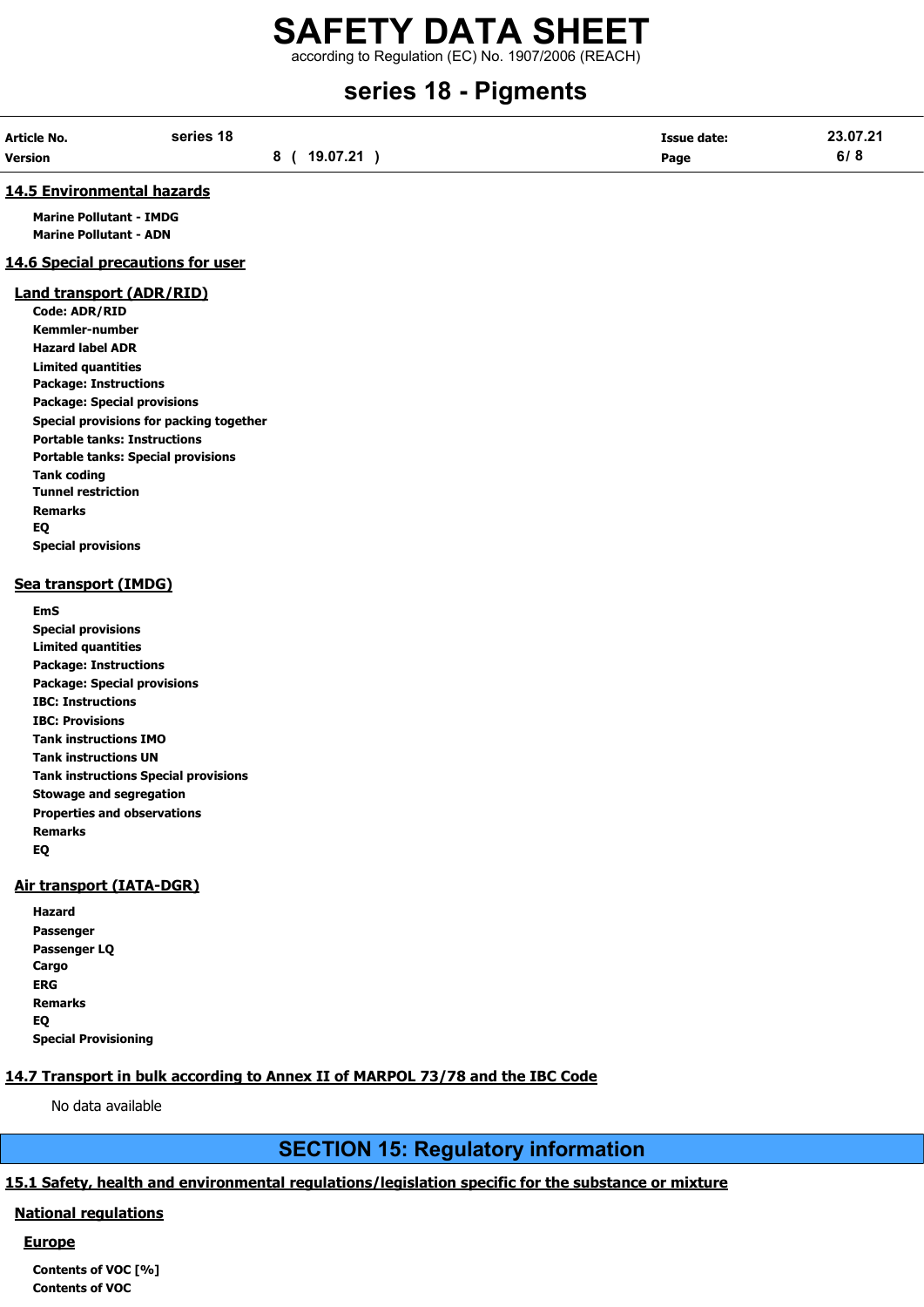according to Regulation (EC) No. 1907/2006 (REACH)

# series 18 - Pigments

| Article No. | series 18 |                 | <b>Issue date:</b> | 23.07.21 |
|-------------|-----------|-----------------|--------------------|----------|
| Version     |           | 19.07.21<br>8 ( | Page               | 7/8      |

#### [g/L]

Further regulations, limitations and legal requirements

### **Germany**

Storage class Water Hazard Class 1 WGK catalog number Incident regulation Information on working limitations Further regulations, limitations and legal requirements

### **Denmark**

Further regulations, limitations and legal requirements

### Hungary

Further regulations, limitations and legal requirements

### Great Britain

Further regulations, limitations and legal requirements

### Switzerland

 $\Omega$ 

Contents of VOC [%]

Further regulations, limitations and legal requirements

### **USA**

Further regulations, limitations and legal requirements Federal Regulations State Regulations

### **Canada**

Further regulations, limitations and legal requirements

### 15.2 Chemical Safety Assessment

# SECTION 16: Other information

### Further information

### Hazard statements (CLP)

#### Further information

This information is abased on our current state of knowledge and describes the security standards applicable to our product for the purpose provided. The information provided here does not constitute a legally binding warranty of specific characteristics or of suitability for a specific application use of the product is thus to be adapted to the user's special conditions and checked by preliminary tests. We are thus unable to guarantee product characteristics or accept an liability for damage arising in connection with the use of our products.

#### Literature

For abbreviations and acronyms, see: ECHA Guidance on information requirements and chemical safety assessment, chapter R.20 (Table of terms and abbreviations).

#### Reason of change

#### Additional information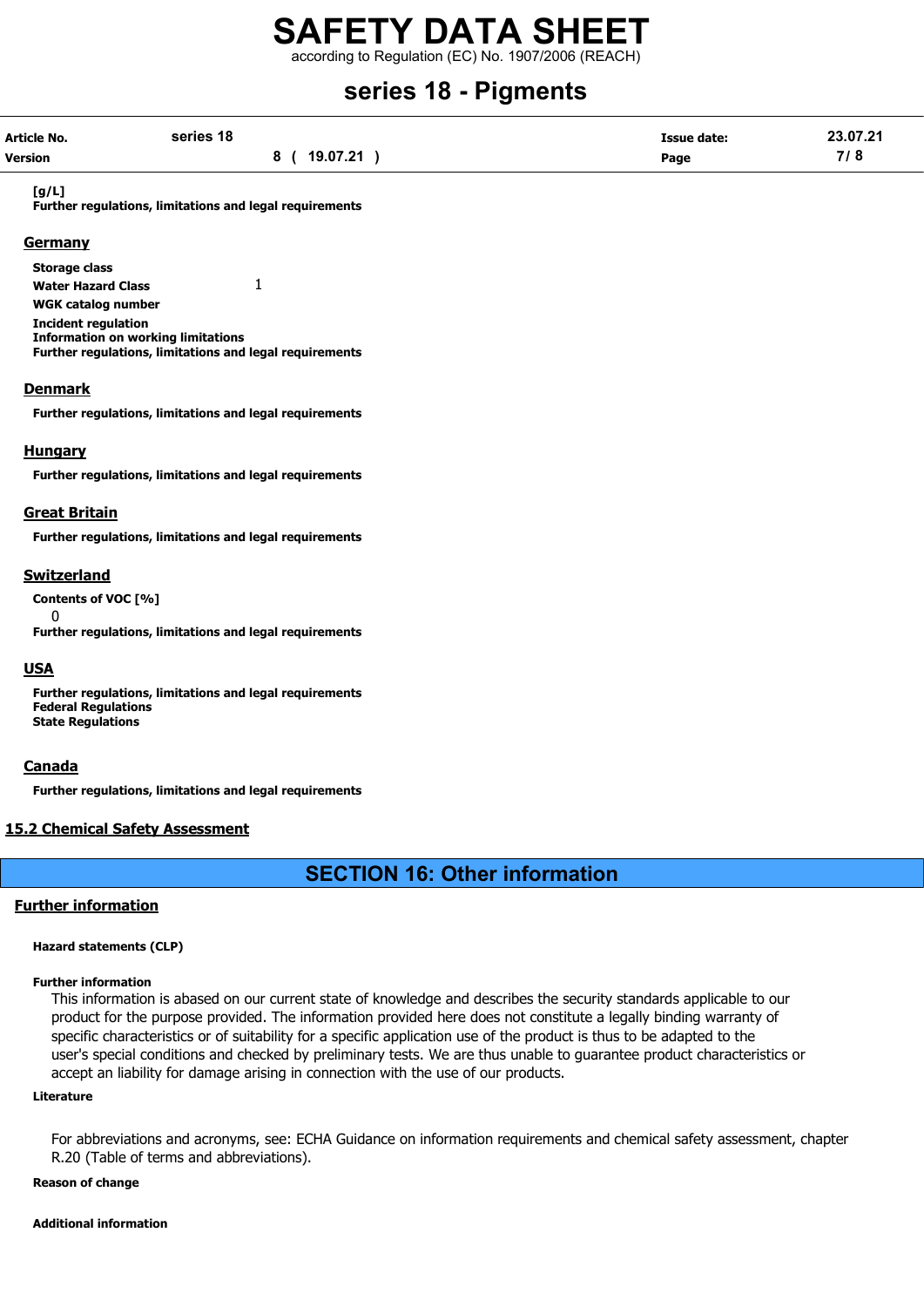| Article No.    |                 | <b>Issue date:</b> | 23.07.21 |
|----------------|-----------------|--------------------|----------|
| <b>Version</b> | 19.07.21<br>8 ( | Page               | 8/8      |

The information in this data sheet has been established to our best knowledge and was up-to-date at time of revision. It does not represent a guarantee for the properties of the product described in terms of the legal warranty regulations.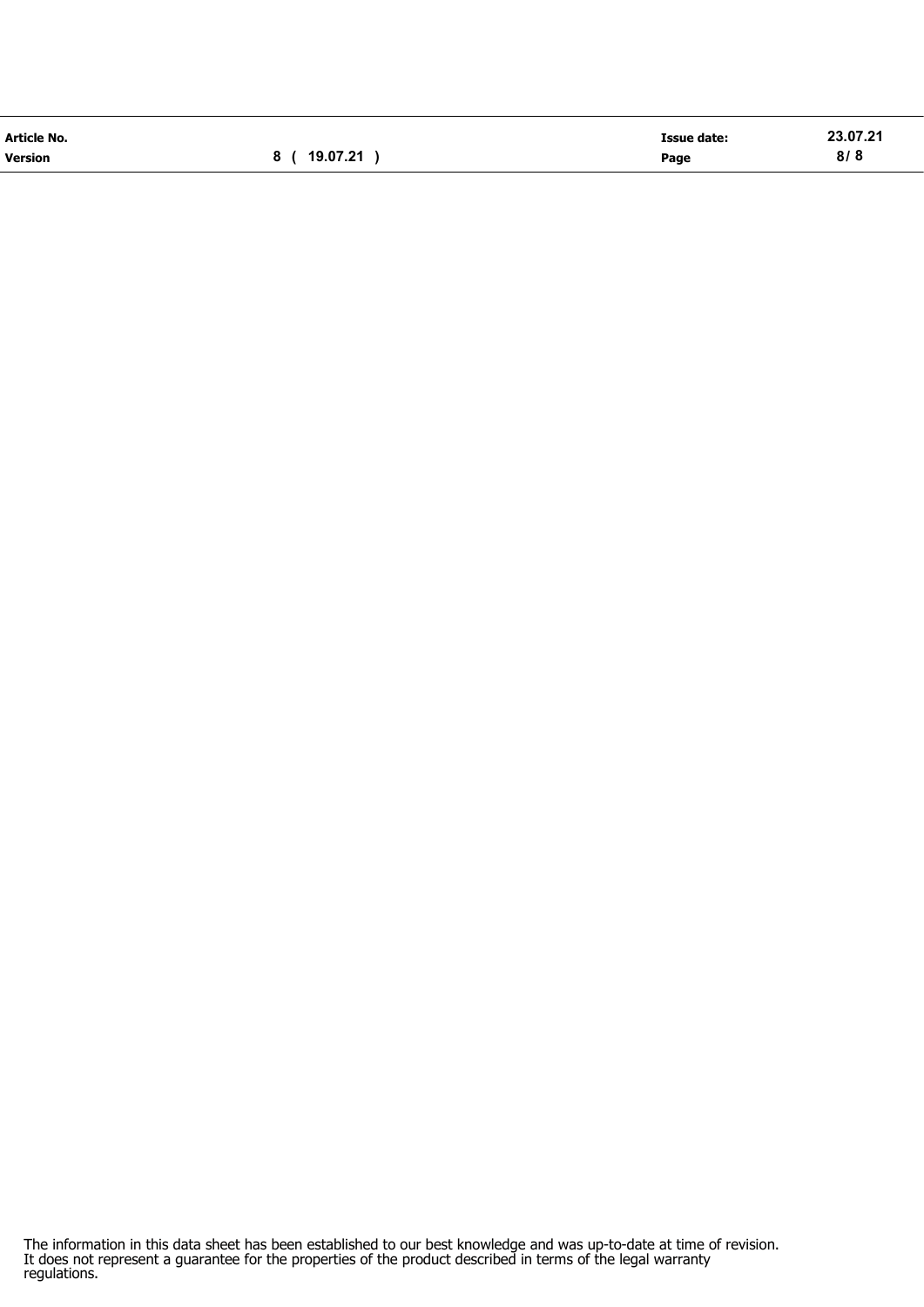# **Appendix for material safety data sheet no.: 18 000 000** Pigments - Finest artists' pigments

|       | art.nr. art.name               | <b>C.I.</b>      |                                            | CAS-nr.                |
|-------|--------------------------------|------------------|--------------------------------------------|------------------------|
| 18103 | titanium white                 | PW <sub>6</sub>  | Titanium dioxide                           | 13463-67-7             |
| 18237 | lemon yellow                   | PY <sub>3</sub>  | Monoazo                                    | 6486-23-3              |
| 18239 | brilliant yellow               | PY154            | Benzimidazolone                            | 68134-22-5             |
| 18240 | Indian yellow                  | <b>PY153</b>     | Nickel-complex                             | 68859-51-8             |
| 18241 | red orange                     | PO 36            | Benzimidazolone                            | 12236-62-3             |
| 18252 | orange                         | PO 62            | Benzimidazolone                            | 75601-68-2             |
| 18357 | ultramarine red                | <b>PV15</b>      | Sodium aluminum silicate                   | 12769-96-9             |
| 18367 | alizarine crimson deep         | <b>PR83</b>      | Triarylcarbonium                           | 75627-12-2             |
| 18371 | vermilion red                  | <b>PR255</b>     | Diketo-pyrrolo-pyrrol                      | 120500-90-5            |
| 18372 | naphthol red                   | PR112            | <b>Naphthol AS</b>                         | 6535-46-2              |
| 18373 | carmine                        | <b>PV19</b>      | Quinacridone                               | 1047-16-1              |
| 18374 | quinacridone magenta           | PR122            | Quinacridone                               | 980-26-7               |
| 18485 | blue violet                    | <b>PV23</b>      | Dioxazine                                  | 6358-30-1              |
| 18488 | phthalo blue                   | PB15:3           | Phthalocyanine (Cu)                        | 147-14-8               |
| 18490 | ultramarine blue light         | <b>PB29</b>      | Sodium aluminum silicate                   | 57455-37-5             |
| 18491 | indigo                         | <b>PB66</b>      | Indigo, synthetic                          | 482-89-3               |
| 18493 | Prussian/Paris blue            | <b>PB27</b>      | Iron-cyan-complex                          | 14038-43-8; 25869-98-1 |
| 18497 | ultramarine violet             | PV15             | Sodium aluminum silicate                   | 12769-96-9             |
| 18498 | azure blue                     | PW6; PB15:3      | Titanium dioxide; Phthalocyanine (Cu)      | 13463-67-7; 147-14-8   |
| 18499 | ultramarine blue deep          | <b>PB29</b>      | Sodium aluminum silicate                   | 57455-37-5             |
| 18505 | chromium oxide green           | <b>PG17</b>      | Hematite (Cr)                              | 1308-38-9              |
| 18507 | chromium oxide green brilliant | PG18             | Hydrated chromium oxide                    | 12001-99-9             |
| 18513 | phthalo green deep             | PG7              | Phthalocyanine (Cu, Cl)                    | 1328-53-6              |
| 18519 | Bohemian green earth           | <b>PG23</b>      | Silicate (Al, Fe)                          | 1344-98-5              |
| 18617 | yellow ochre                   | <b>PY43</b>      | Hydrated iron oxide                        | 1309-37-1              |
| 18621 | gold ochre                     | PY43             | Hydrated iron oxide                        | 1309-37-1              |
| 18623 | raw Sienna                     | PBr7             | Earth pigment                              |                        |
| 18625 | ferrite yellow                 | <b>PY42</b>      | Hydrated iron oxide                        | 20344-49-4             |
| 18645 | Pompeiian red                  | <b>PR101</b>     | Iron oxide                                 | 1309-37-1              |
| 18647 | caput mortuum deep             | PR101            | Iron oxide                                 | 1309-37-1              |
| 18649 | English red light              | <b>PR101</b>     | Iron oxide                                 | 1309-37-1              |
| 18655 | Pozzuoli earth                 | PR101            | Iron oxide                                 | 1309-37-1              |
| 18675 | Cassler/Vandyke brown          | NBr8             | Brown coal                                 | 72669-22-8             |
| 18679 | burnt Sienna                   | PBr7             | Earth pigment                              | $\sim$                 |
| 18682 | raw umber, greenish            | PBr7             | Earth pigment                              | $\sim$                 |
| 18683 | burnt umber                    | PBr7             | Earth pigment                              |                        |
| 18720 | graphite                       | PBk10            | Crystallized carbon                        | 7782-42-5              |
| 18722 | vine black                     | PBk8             | Nearly pure am. Carbon of vegetable origin | 1339-82-8              |
| 18723 | ivory black                    | PB <sub>k9</sub> | Am. carbonized bones of animals            | 8021-99-6              |

H. Schmincke Co. GmbH Co. KG ● Finest artists' colours ● Otto-Hahn-Str. 2 ● D-40699 Erkrath tel.: +49 (0) 211 - 2509 - 0 ● fax: +49 (0) 211 - 2509 - 461 ● www.schmincke.de ● info@schmincke.de